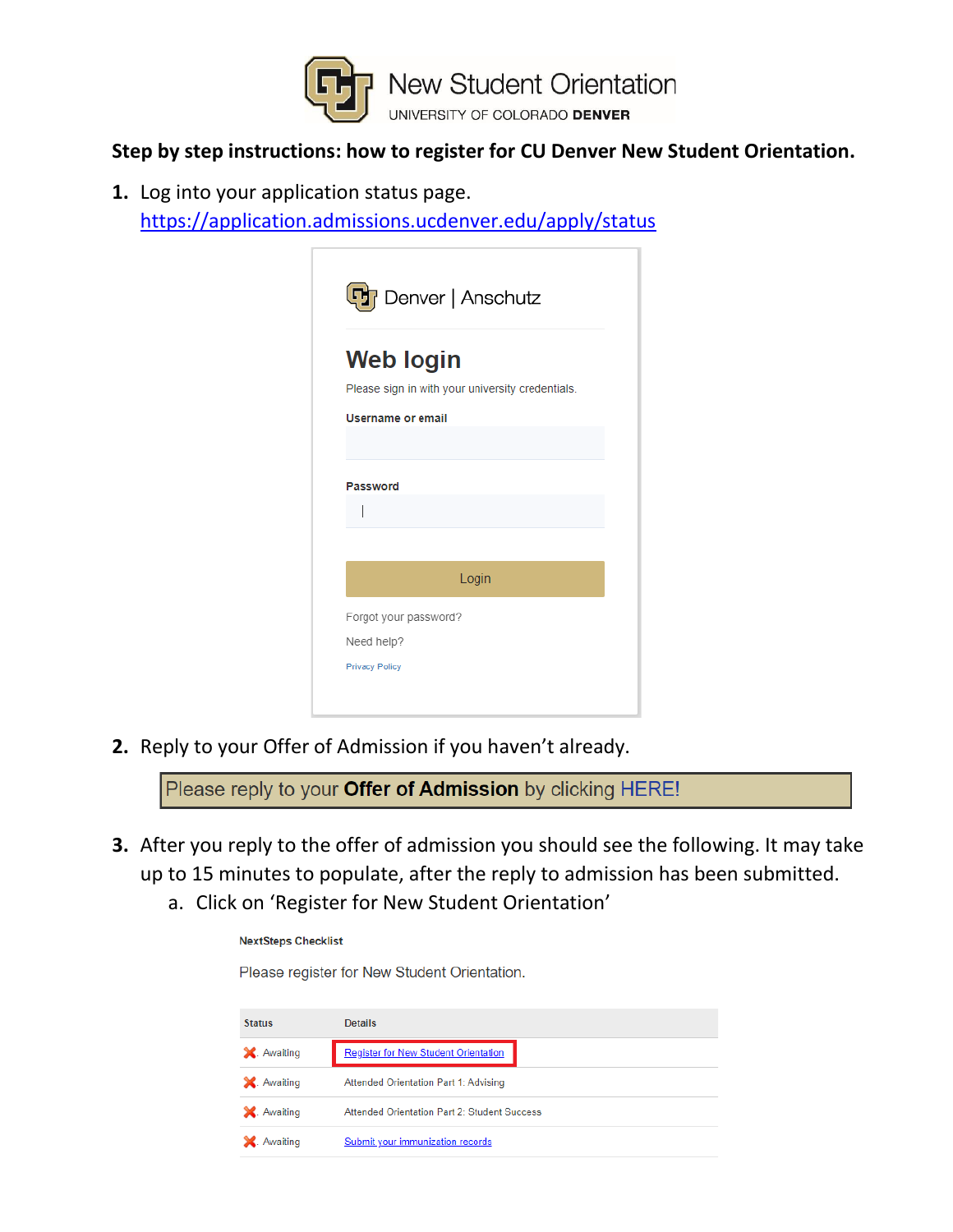- 4. Verify your information and submit any necessary updates.
	- a. Please note: Part 1: Advising is specific to your major. If you need to submit a major change request, please do so as soon as possible. Do not sign up for orientation until your major change has been processed. Major changes take 3-5 business days to process.

# **Student Information**

Name: Test McTesterson-One **Student ID: 109655138** 

**Admit Type: Freshman** Starting Semester: Fall, 2021

School/College: Major:

## **Major or Semester Change**

Submit your change request HERE.

## **Contact Information**

Email: cujcelis+mctestersonone@gmail.com Phone: Mobile: +1 720-775-4424

### **Update your Contact Information**

**Update Info HERE.**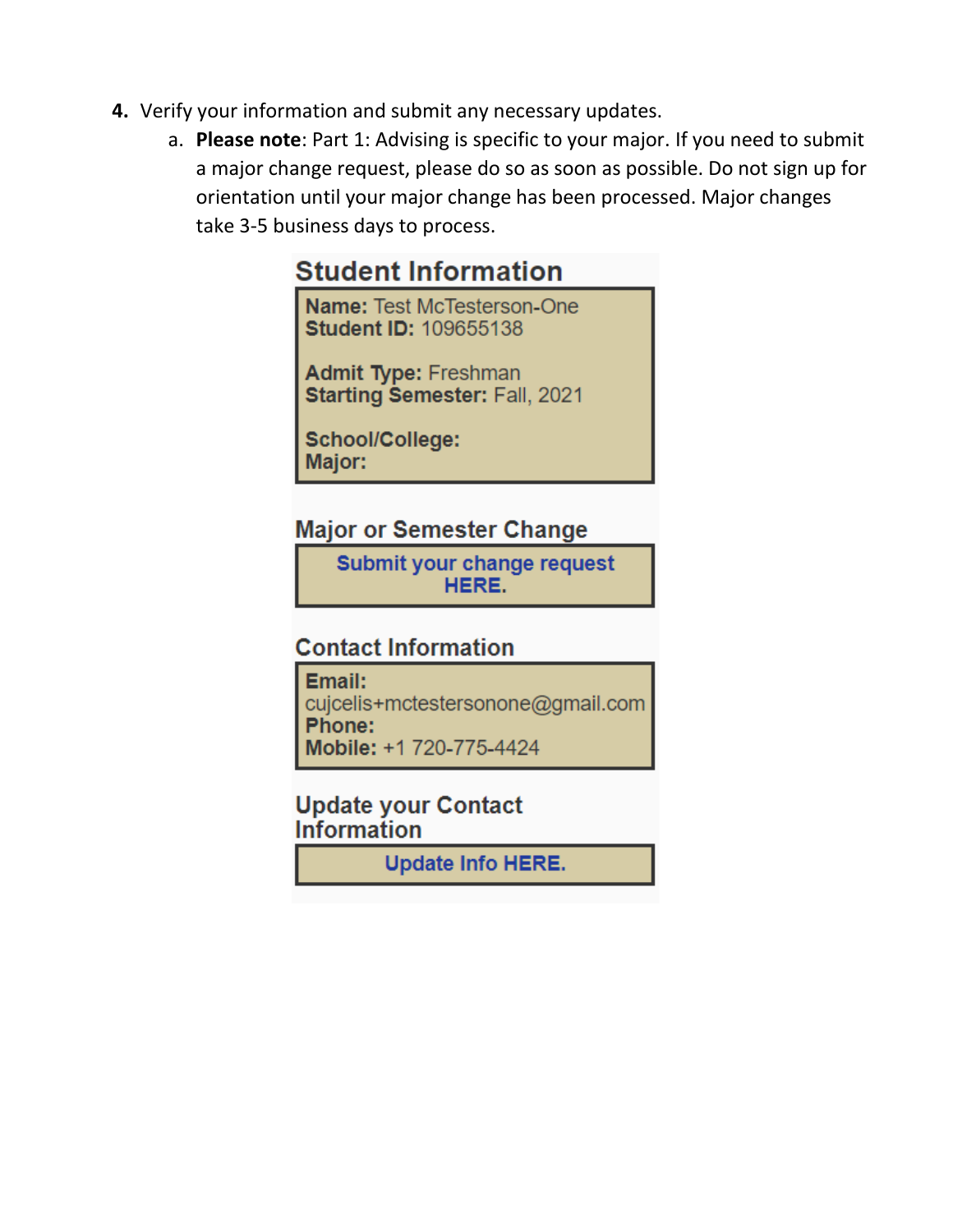**5.** Complete and submit the 'New Student Orientation Registration Form.' You will need to select two dates to fulfill your 2-Part Orientation (Part 1: Advising, Part 2: Student Success). You only need to select one date for each part.

**New Student Orientation Registration Form** 



**6.** Complete the 'To Do' list items before your Advising day. This will ensure a smoother orientation experience. If at any time you have questions contact us at [Orientation@ucdenver.edu](mailto:Orientation@ucdenver.edu) or 303-315-3503.

| <b>To Do List:</b>                                                                                                                                                                                                   |
|----------------------------------------------------------------------------------------------------------------------------------------------------------------------------------------------------------------------|
| Required:<br>1. Set up your University Account<br>2. Set up University Email<br>3. Submit Student ID Photo<br><b>4. ALEKS Math Assessment</b><br>5. Submit Immunization Records                                      |
| Optional:<br>1. Apply for Housing<br>2. Veteran & Military Education<br><b>Benefits</b><br>3. Financial Aid<br>4. Health Professions<br>5. First-Year Experiences<br>6. AP/IB/CLEP & Concurrent<br><b>Enrollment</b> |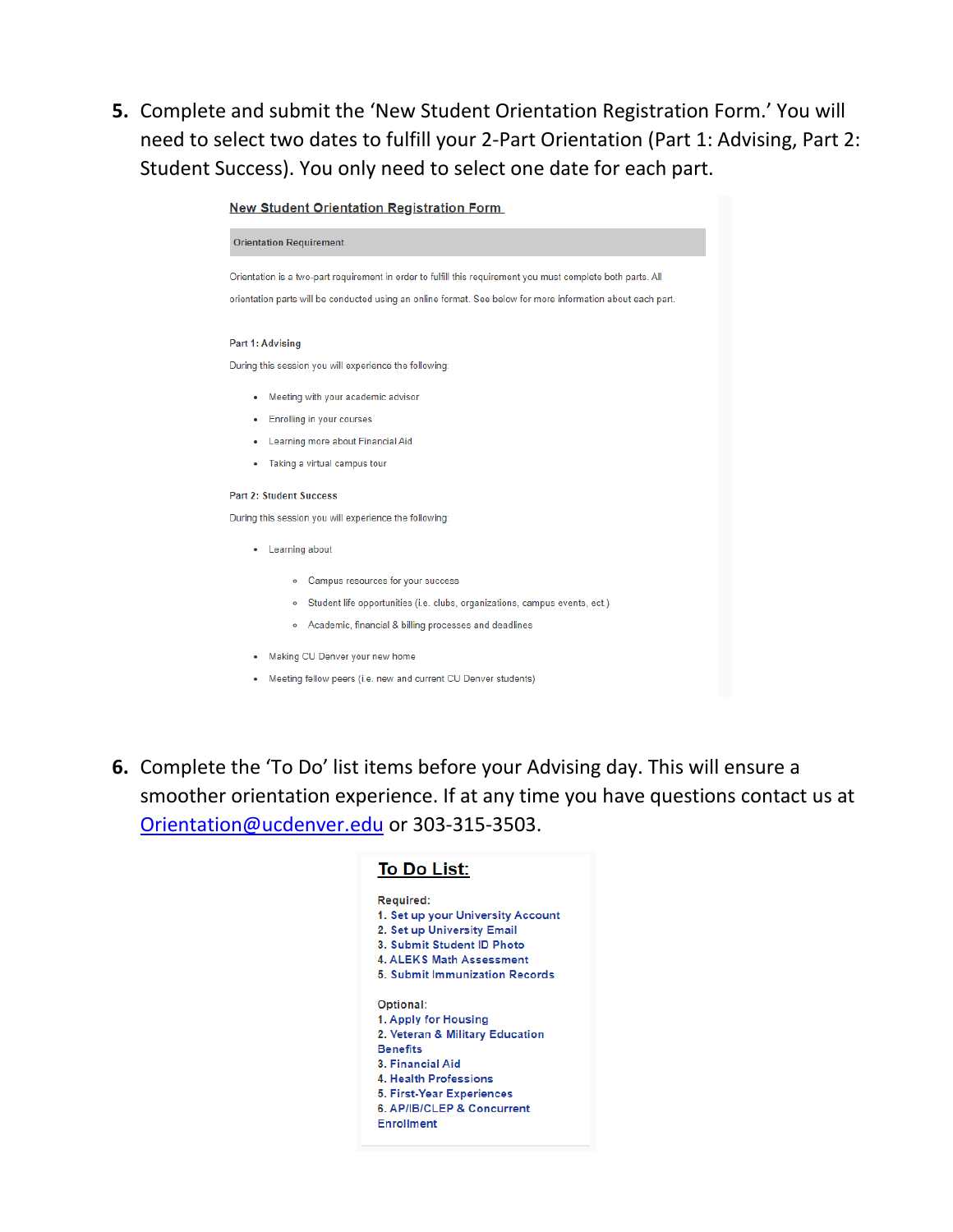- **7.** To reschedule your orientation sessions, you must do so **no later than 3-days before your session**:
	- a. Log into your application status page click on click on 'Register for New Student Orientation'

<https://application.admissions.ucdenver.edu/apply/status>

#### **NextSteps Checklist**

Please register for New Student Orientation.

| <b>Status</b> | <b>Details</b>                               |
|---------------|----------------------------------------------|
| X. Awaiting   | <b>Register for New Student Orientation</b>  |
| X. Awaiting   | Attended Orientation Part 1: Advising        |
| X. Awaiting   | Attended Orientation Part 2: Student Success |
| Awaiting      | Submit your immunization records             |

b. Select a new date on the New Student Orientation form

| <b>Part 1: Advising</b>                                                                                           |
|-------------------------------------------------------------------------------------------------------------------|
| Remember: Select the best date and time for your session since this is when you will be enrolling into your       |
| courses. If you have to reschedule your session you might have a couple weeks delay on getting your courses. To   |
| reschedule you must do no later than 3 business days prior to the session you've previously selected. In order to |
| do so you must update this form.                                                                                  |
| Please select a date below (all orientation sessions will be conducted using Zoom):                               |
| Tuesday, April 20 at 09:00 AM - 12:30 PM - Business School (FY)                                                   |
| Tuesday, April 20 at 02:00 PM - 05:30 PM - Business School (FY)                                                   |
| Tuesday, April 27 at 09:00 AM - 12:30 PM - Business School (FY)                                                   |
| Tuesday, April 27 at 02:00 PM - 05:30 PM - Business School (FY)                                                   |
| Tuesday, May 18 at 09:00 AM - 12:30 PM - Business School (FY)                                                     |
| Tuesday, May 18 at 02:00 PM - 05:30 PM - Business School (FY)                                                     |
| <b>Status: Registered</b><br>Tuesday, May 25 at 09:00 AM - 12:30 PM - Business School (FY)                        |
| Tuesday, May 25 at 02:00 PM - 05:30 PM - Business School (FY)                                                     |
| <b>Part 2: Student Success</b>                                                                                    |
| Remember: Select the best date and time for your session since this is the last part to complete your orientation |
| requirement. To reschedule you must do no later than 3 business days prior to the session you've previously       |
| selected. In order to do so you must update this form.                                                            |
| Please select a date below (all orientation sessions will be conducted using Zoom):                               |
| <b>Status: Registered</b><br>Friday, July 30 at 09:00 AM - 11:00 AM - Part 2: Student Success                     |
| Wednesday, August 4 at 02:00 PM - 04:00 PM - Part 2: Student Success                                              |
| Friday, August 6 at 09:00 AM - 11:00 AM - Part 2: Student Success                                                 |

- □ Wednesday, August 11 at 02:00 PM 04:00 PM Part 2: Student Success
- Friday, August 13 at 09:00 AM 11:00 AM Part 2: Student Success